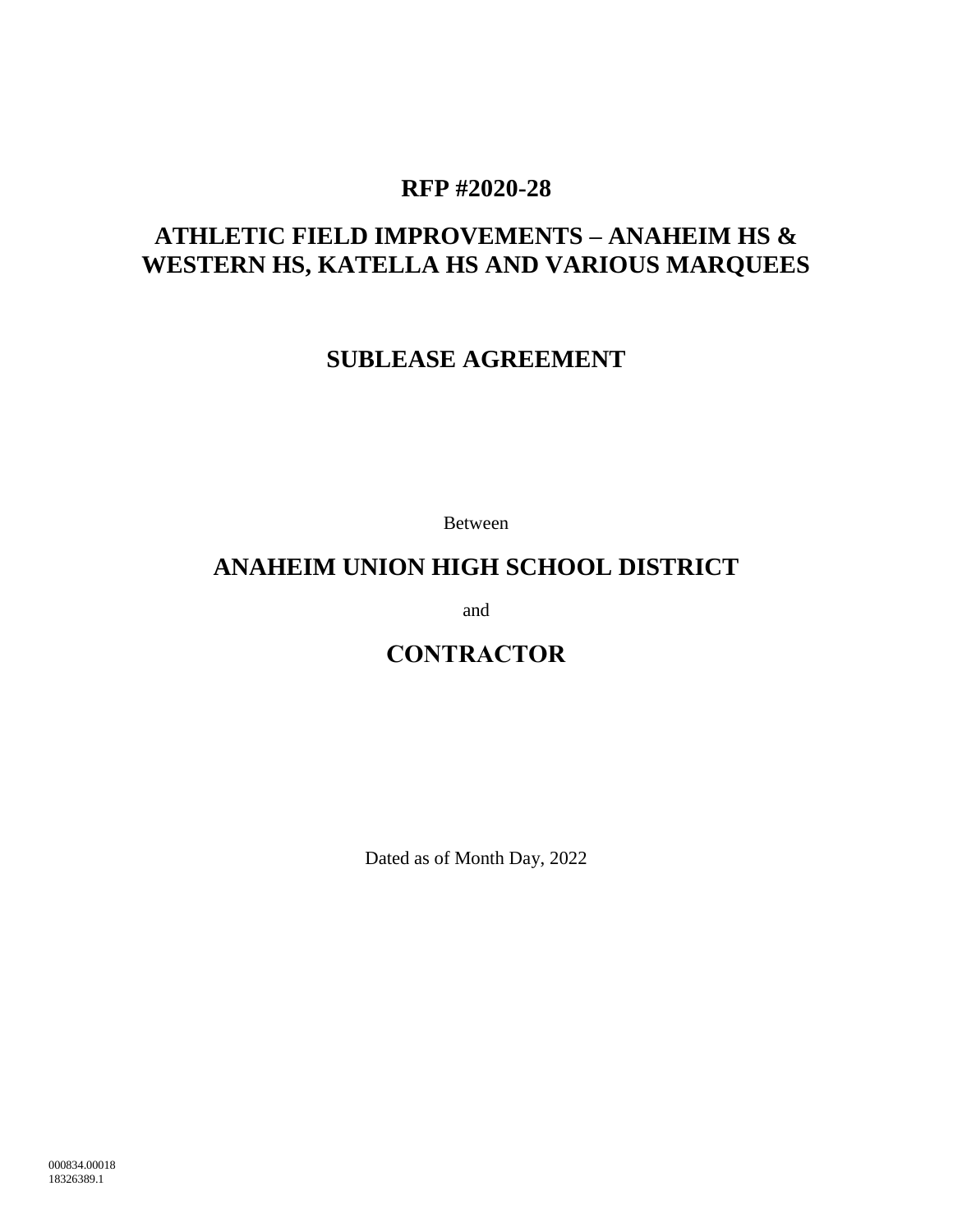# **ANAHEIM HIGH SCHOOL AQUATICS CENTER PROJECT**

# **SUBLEASE AGREEMENT**

This SUBLEASE AGREEMENT ("Sublease") is dated as of , 2022, and is by and between the Anaheim Union High School District, a school district duly organized and existing under the laws of the State of California ("District"), and , a California corporation and operating under the laws of the State of California ("Lessor" or "Contractor").

# RECITALS:

WHEREAS, the District deems it essential for its own governmental purpose, to finance the construction of certain improvements as described in Exhibit "A" attached hereto (the "Project") and situated on the **[SCHOOLS}** site described in Exhibit "B" attached hereto (the "Site"); and

WHEREAS, pursuant to Section 17400 *et seq*. of the Education Code, the District may enter into leases and agreements relating to real property and buildings used by the District; and

WHEREAS, pursuant to Section 17406 of the Education Code, the District is leasing the Site to Lessor under a lease agreement dated the date hereof (the "Site Lease") for the purpose of Lessor constructing improvements on the Site during the Term of the Site Lease on the terms and conditions the District finds to be in its best interest and set forth in this Sublease and the Construction Services Agreement attached as Exhibit "C" to the Site Lease; and

WHEREAS, the District owns the Site, and pursuant to the Construction Services Agreement, has prepared and adopted plans and specifications for the completion of improvements, which have been approved pursuant to law as required by Section 17402 of the Education Code; and

WHEREAS, the District and Lessor agree to mutually cooperate now or hereafter, to the extent possible, in order to sustain the intent of this Sublease and the bargain of both parties hereto, and to provide Sublease Payments to be made on the dates and in the amount set forth herein.

#### WITNESSETH:

In consideration of the mutual covenants hereinafter set forth, the District and Lessor parties hereto agree as follows:

- 1. **DEFINITIONS.** Unless the context otherwise requires, the terms defined in this Article shall, for all purposes of this Sublease, have the meanings as herein specified.
	- A. **"Commencement Date"** shall mean the Project commencement date found in the Notice to Proceed for the Project in accordance with the Construction Services Agreement.
	- B. **"Construction Costs"** means any and all costs incurred by the Lessor with respect to the construction and equipping, as the case may be, of the Project, whether paid or incurred prior to or after the date hereof, including, without limitation, costs for Site preparation, the removal or demolition of existing structures, the construction of the Project and related facilities and improvements, and all other work in connection therewith, security of the Site and Project, Lessor's overhead and supervision at the Project Site, all costs and expenses including any taxes or insurance premiums paid by the Lessor with respect to the Property, and administrative and other expenses necessary or incident to the Project, excluding Lessor's and Developer's home office overhead and profit. The term "Construction Costs" includes all Lessor's costs associated with preparing or generating additional copies of any Construction Documents, as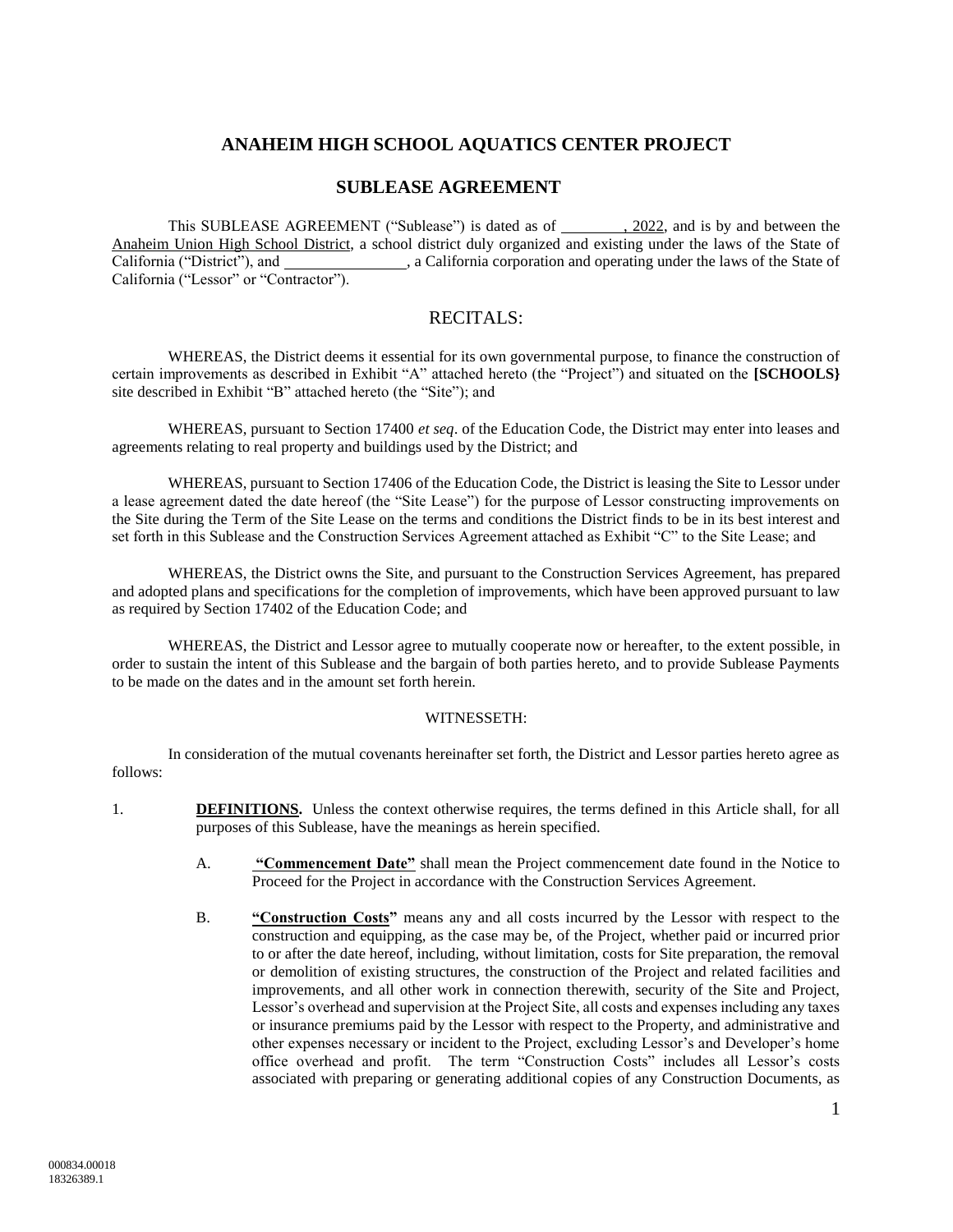defined below, related to or required for the Project, including preparation or generation of additional plans and specifications for Lessor's subcontractors. In no event shall Construction Costs exceed the Guaranteed Maximum Price.

- C. **"Construction Services Agreement"** (CSA) means the Construction Services Agreement attached hereto, together with any duly authorized and executed amendments hereto.
- D. **"Construction Documents"** consist of the Plans and Specifications approved by DSA under Application Number **04-xxxxxxx**, File Number **30-H1**, Allowances stipulated in the Contract Documents, and all Addendas, if any, issued prior to the entry into this Agreement. The Construction Documents shall include all Modifications generated after the Effective Date in accordance with the Contract Documents, including, without limitation, a written amendment to the Contract signed by the Contractor and duly executed and approved by the District, a Change Order, a Construction Change Document, or a written order for a minor change in the Work issued by the Architect.
- E. **"Contract Documents"** means those documents which form the entire Contract by and between District and Contractor. As of the effective date of the Lease and Sublease, the Contract Documents consist of the Lease, the Sublease, any General, Supplementary and other Conditions, the Construction Services Agreement, including all exhibits and attachments hereto, and the Construction Documents. The Contract Documents collectively form the Contract. The Contract represents the entire and integrated Agreement between the parties hereto and supersedes prior negotiations, representations, or agreements, either written or oral. The Contract may be amended or modified only by a written Modification. The Contract Documents shall be binding solely upon the District and Contractor, do not create a contractual relationship of any kind between the Architect and Contractor, between the District and any Subcontractor or Sub-subcontractor, or between any persons or entities other than the District and the Contractor, and are not intended to and do not create any third party beneficiary. The Architect shall, however, be entitled to performance and enforcement of obligations under the Contract intended to facilitate performance of the Architect's duties. (See Article 14 of the CSA).
- F. **"Day"** means a calendar day unless specifically designated as a business day.
- G. **"District"** means the **Anaheim High School District**, a school district duly organized and existing under the laws of the State of California.
- H. **"Effective Date"** is the latter of the date upon which the District Board approves the Site Lease and the Sublease and Contractor has executed the Site Lease and Sublease.
- I. **"Event of Default"** means one or more events of default as defined in Article [16](#page-7-0) of this Sublease.
- J. **"Guaranteed Maximum Price" or "GMP"** means the Guaranteed Maximum Price established pursuant to Article 5 of the CSA to be paid to Lessor for Lessor's construction of the Project hereunder, subject to any adjustments for Extra Work/Modifications as provided in Article 17 of the CSA.
- K. **"Lessor"** shall mean **[Contractor]**, and its successors and assigns.
- L. **"Project"** means the improvements and related work to be constructed and installed by the Lessor, as more particularly described and/or referenced in Exhibit "A" attached hereto.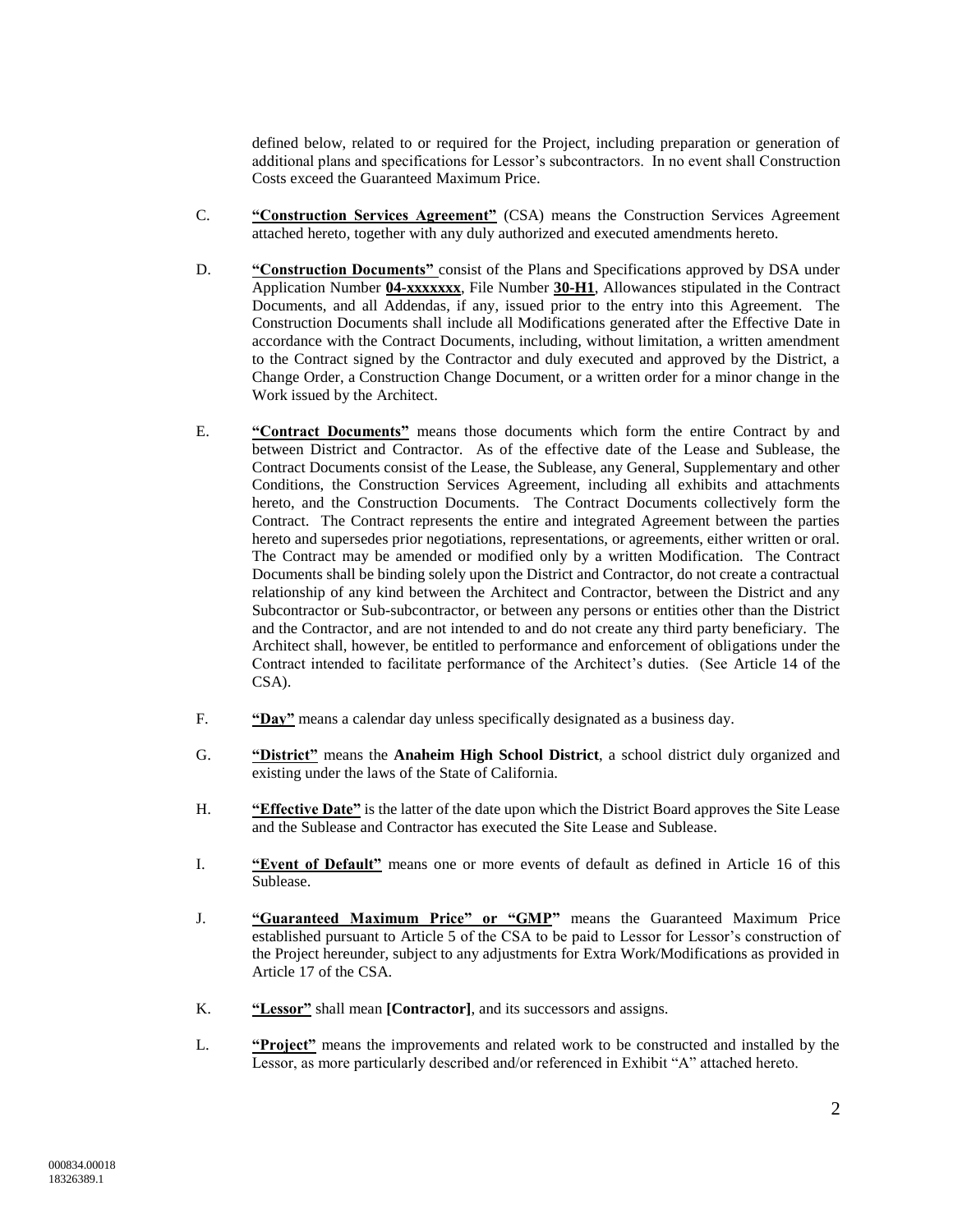- M. **"Site"** refers to the grounds of the Project or in some cases may refer to multiple sites as defined in the Contract Documents and such adjacent lands as may be directly affected by the performance of the Work, particularly described in Exhibit **"**B" attached hereto.
- N. **"Site Lease" or "Lease"** means the Site Lease of even date herewith, by and between the District and the Lessor together with any duly authorized and executed amendment thereto under which the District leases the Site to the Lessor.
- O. **"Sublease"** means this Sublease together with any duly authorized and executed amendment hereto.
- P. **"Sublease Payment"** means any payment required to be made by the District pursuant to Article [7](#page-5-0) of this Sublease.
- Q. **"Term of this Sublease" or "Term"** means the time during which this Sublease is in effect, as provided for in Article [3](#page-3-0) of this Sublease.

## 2. **SUBLEASE**.

Lessor hereby leases and subleases to District, and District hereby leases and subleases from Lessor the Project and the Site, including any real property improvements now or hereafter affixed thereto in accordance with the provisions herein for the full Term of this Sublease. The leasing by the Lessor to the District of the Site shall not effect or result in a merger of the District's leasehold estate pursuant to this Sublease and its fee estate as lessor under the Site Lease, and the Lessor shall continue to have and hold a leasehold estate in said Site pursuant to the Site Lease throughout the Term thereof and the Term of this Sublease.

#### <span id="page-3-0"></span>3. **TERM OF THE SUBLEASE**.

- A. The Term of this Sublease shall become effective upon the authorized execution of this Sublease and issuance of a Notice to Proceed under the terms of the CSA and payment of the last Sublease Payment, unless otherwise terminated pursuant to this Sublease, the Site Lease, or the CSA.
- B. Termination of Term. Except as otherwise provided, the Term of this Sublease shall terminate upon the earliest of any of the following events:
	- (1) An Event of Default and the Lessor's election to terminate this Sublease pursuant to the provisions of Articles [16](#page-7-0) and [17,](#page-8-0) hereof;
	- (2) The arrival of the last day of the Term of this Sublease and payment of all Sublease Payments hereunder; or
	- (3) The exercise of the District's option under Article [21](#page-9-0) hereof.

- 
- 4. **REPRESENTATIONS, WARRANTIES AND COVENANTS OF DISTRICT.** The District represents and warrants to Lessor that:
	- A. District is a public school district, duly organized and existing under the Constitution and laws of the State of California with authority to enter into this Sublease and to perform all of its obligations hereunder;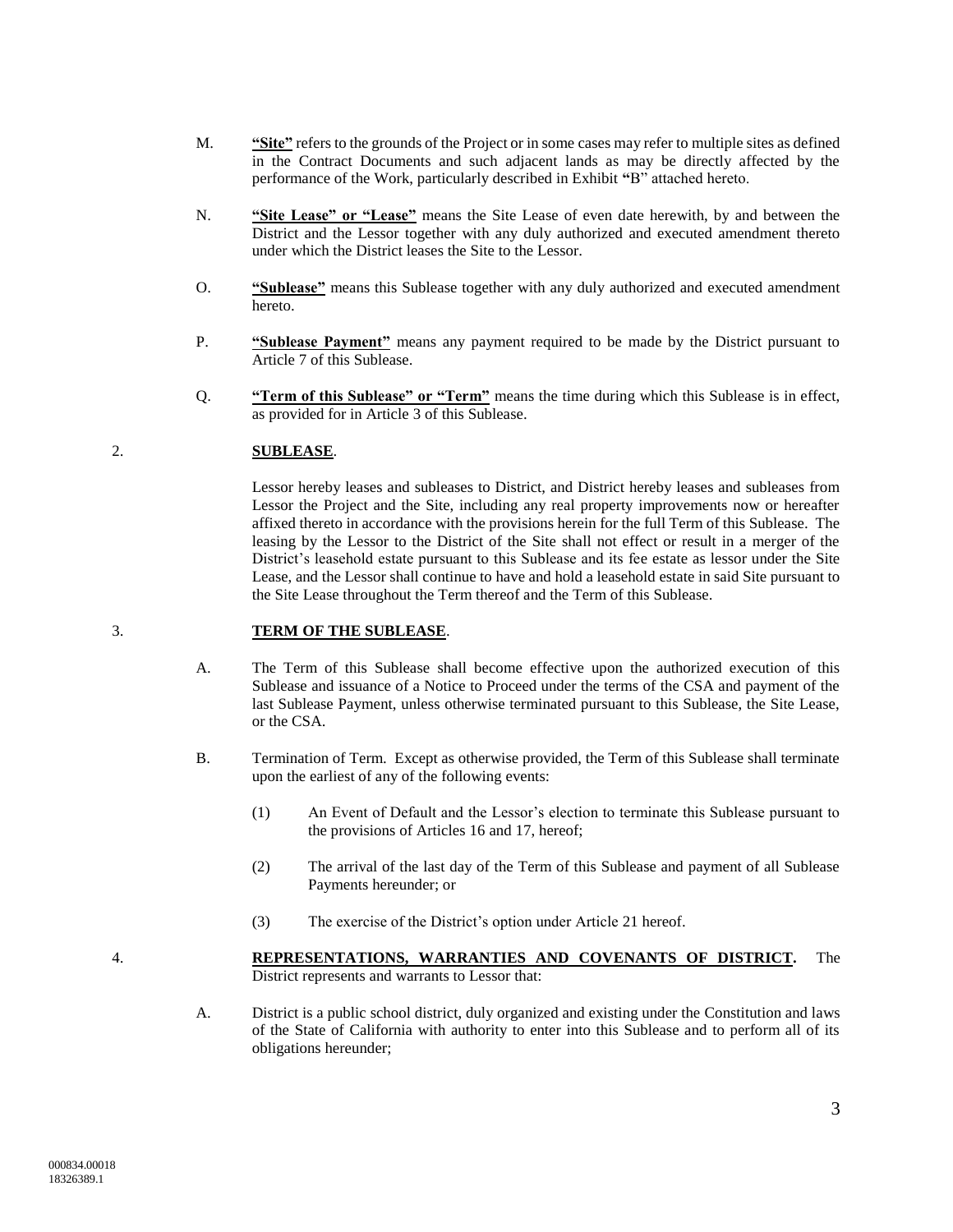- B. District's governing body has duly authorized the execution and delivery of this Sublease and further represents and warrants that all requirements have been met and procedures followed to ensure its enforceability;
- C. The execution, delivery and performance of this Sublease does not and will not result in any breach of or constitute a default under any indenture, mortgage, contract, agreement or instrument to which District is a party by which it or its property is bound;
- D. There is no pending or, to the knowledge of District, threatened action or proceeding before any court or administrative agency which will materially adversely affect the ability of District to perform its obligations under this Sublease;
- E. The Project and the Site are essential to District in the performance of its governmental functions and their estimated useful life to the District exceeds the Term of this Sublease;
- F. District shall take such action as may be necessary to include all Sublease Payments in its annual budget and annually to appropriate an amount necessary to make such Sublease Payments;
- G. District shall not abandon the Site for the use for which it is currently required by District and, to the extent permitted by law, District shall not seek to substitute or acquire property to be used as a substitute for the uses for which the site is maintained under the Sublease; and
- H. District shall not allow any Hazardous Substances (as such term is defined in the Site Lease and limited by that which shall be disclosed by the District prior to the Project commencement date in the Notice to Proceed) to be used or stored on, under or about the Site.

5. **REPRESENTATIONS AND WARRANTIES OF LESSOR.** Lessor represents and warrants to District that:

- A. Lessor is duly organized in the State of California, and in good standing as a corporation under the laws of the State of California, with full corporate power and authority to lease and own real and personal property;
- B. Lessor has full power, authority and legal right to enter into and perform its obligations under this Sublease, and the execution, delivery and performance of this Sublease has been duly authorized by all necessary corporate actions on the part of Lessor and does not require any further approvals or consents;
- C. The execution, delivery and performance of this Sublease does not and will not result in any breach of or constitute a default under any indenture, mortgage, contract, agreement or instrument to which Lessor is a party by which they or their property is bound;
- D. There is no pending or, to the knowledge of Lessor, threatened action or proceeding before any court or administrative agency which will materially adversely affect the ability of Lessor to perform their obligations under this Sublease; and
- E. Lessor will not mortgage or encumber the Site or the Sublease or assign this Sublease or their rights to receive Sublease Payments hereunder, except as permitted herein.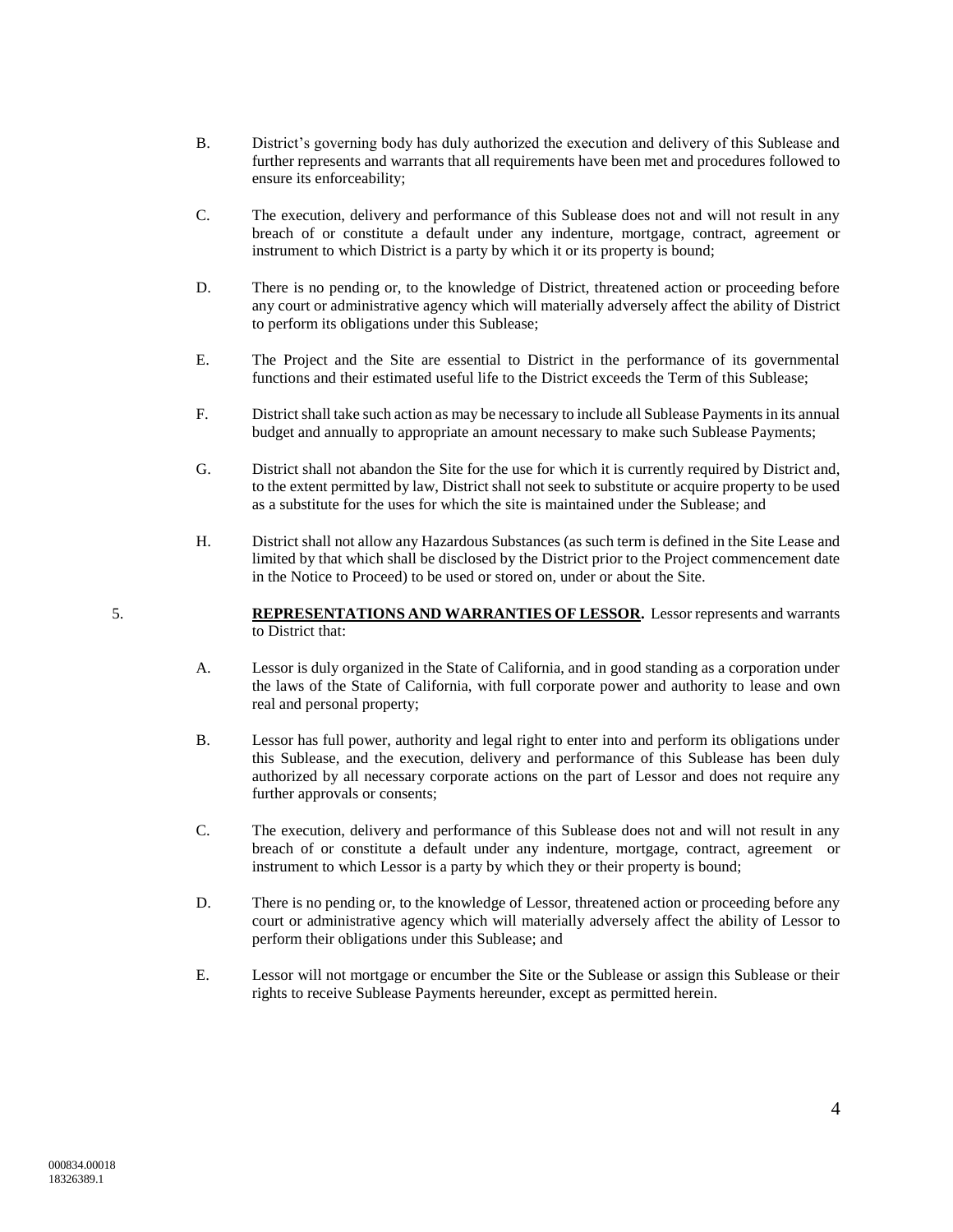#### 6. **APPROPRIATION OF FUNDS**.

A. In order to ensure that moneys sufficient to pay all costs will be available for this purpose when required, District shall maintain on deposit, and shall annually appropriate funds sufficient to make all Sublease Payments which become due to Lessor under this Sublease Agreement.

## <span id="page-5-0"></span>7. **SUBLEASE PAYMENTS**.

- A. District shall pay Lessor sublease payments (the "Sublease Payments") for the improvements, use and occupancy of the Project and Site. The obligation of the District to pay Sublease Payments hereunder shall constitute a current expense of the District and shall not in any way be construed to be a debt of the District in contravention of any applicable constitutional or statutory limitations or requirements concerning the creation of indebtedness by the District, nor shall anything contained herein constitute a pledge of the general tax revenues, funds or moneys of the District. The Sublease Payments, which the parties acknowledge and agree, are good and sufficient consideration for the improvements and the District's use and occupancy of the Project and the Site.
- B. The District shall pay Lessor the portion of the GMP in accordance with the CSA. No Sublease Payment shall be made by the District in an amount that exceeds the aggregate cost approved in accordance with the CSA to the Lessor of the work on the Project completed to the date the Lessor submits an application for payment, less the aggregate amount of all Sublease Payments previously made by the District to the Lessor.
- C. In the event the District elects to exercise its option under Article [21.B](#page-10-0) below, the District's obligations under this Sublease including, but not limited to, the District's obligations to make Sublease Payments under this Article, shall thereupon cease and terminate.
- D. Except as specifically provided in this Article and in Article [9](#page-6-0) hereof or as otherwise provided by law, the obligation of the District to make Sublease Payments when due and payable hereunder will be absolute and unconditional in all events and will not be subject to any set-off, defense, counterclaim, abatement or recoupment for any reason whatsoever.

## 8. **FAIR RENTAL VALUE**.

Sublease Payments shall be paid by District in consideration of the right of possession of, and the continued quiet use and enjoyment of, the Project and the Site during the Term, as well as payment for any tenant improvements made by the Lessor which title to the tenant improvements shall vest progressively in the District as such tenant improvements are built and paid for pursuant to the Construction Services Agreement. Full ownership of the Project shall occur at the end of the Term of this Sublease and payment of any amounts owed under this Sublease, unless this Sublease, the Site Lease or Construction Services Agreement is terminated in accordance with their respective terms and conditions. The parties hereto have agreed and determined that such total rental is not in excess of the fair rental value of the Project and the Site. In making such determination, consideration has been given to the fair market value of the Project and the Site, that title to the improvements completed and paid for by District as to which the District shall have the right to possess, occupy and use, the uses and purposes which may be served by the Project and the Site and the benefits therefrom which will accrue to the District and the general public, the ability of the District to make additions, and modifications and improvements to the Project and the Site which are not inconsistent with the Construction Services Agreement (Exhibit "C" to Site Lease) and which do not interfere with the Lessor's work on the Project and the Site.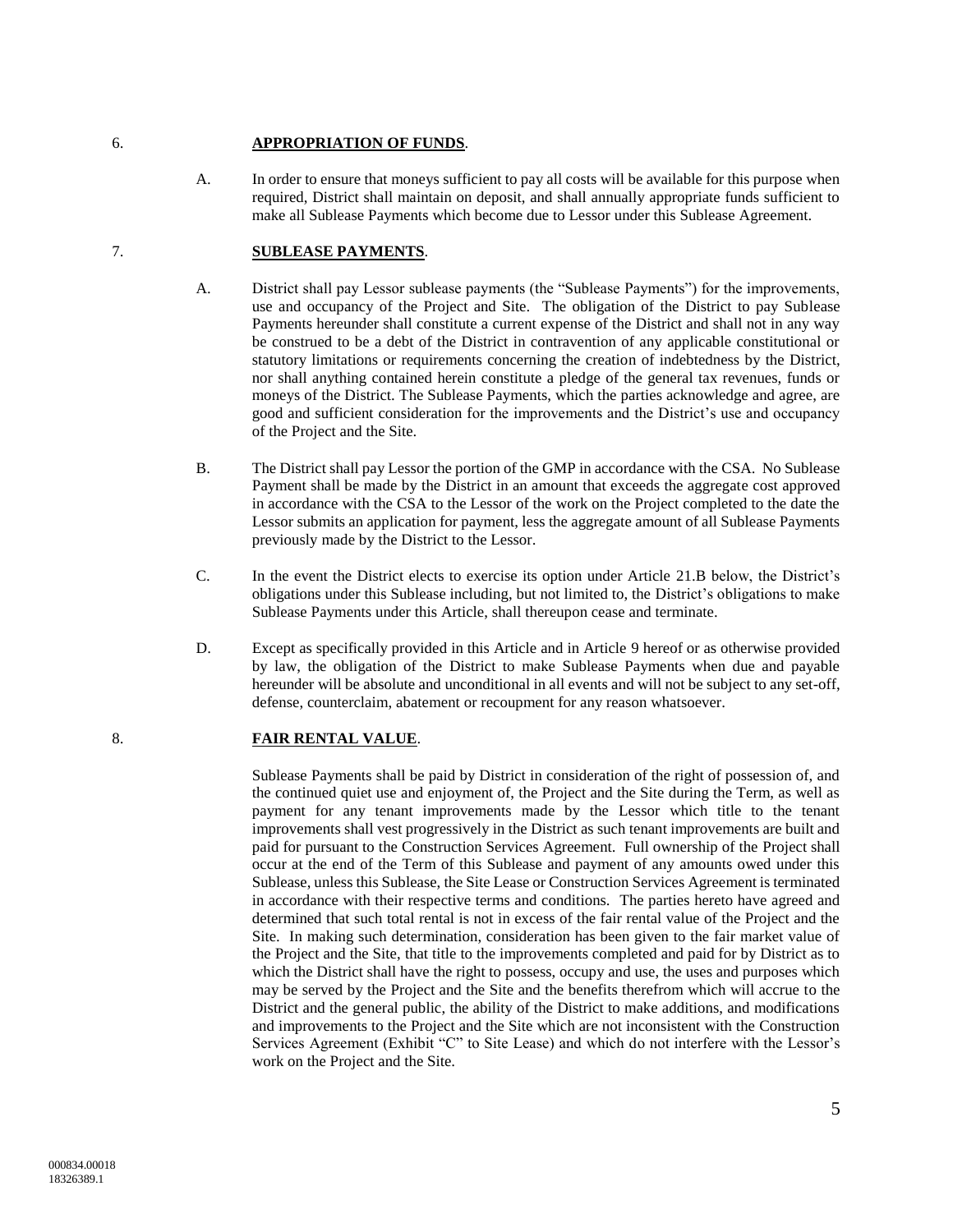#### <span id="page-6-0"></span>9. **SUBLEASE ABATEMENT**.

In addition to delay of Sublease Payments provided in Articl[e 7,](#page-5-0) above, Sublease Payments due hereunder with respect to the Project and the Site shall be subject to abatement prior to the commencement of the use of the Project and the Site by the District or during any period in which, by reason of material damage to or destruction of the Project or the Site, there is substantial interference with the use and right of possession by the District of the Project and the Site or any substantial portion thereof. For each potential incident of substantial interference, decisions to be made on i) whether or not abatement shall apply; ii) the date upon which abatement shall commence; iii) the applicable portion of Sublease Payments to be abated and; iv) the concluding date of the particular abatement shall all be subject to determinations by the District. The amount of Sublease abatement shall be such that the Sublease Payments paid by the District during the period of Project and Site restoration do not exceed the fair rental value of the usable portions of the Project and Site. In the event of any damage or destruction to the Project or the Site, this Sublease shall continue in full force and effect.

#### 10. **USE OF SITE AND PROJECT**.

Subject to reasonable interference from construction operations by the Lessor under the terms of the Construction Services Agreement during the Term of this Sublease, Lessor shall provide the District with quiet use and enjoyment of the Site without suit, or hindrance from Lessor or their assigns, provided District is in compliance with its duties under this Sublease. District will not use, operate or maintain the Site or Project improperly, carelessly, in violation of any applicable law or in a manner contrary to that contemplated by this Sublease. District shall provide all permits and licenses, if any, necessary for the operation of the Project and Site. In addition, the District agrees to comply in all respects (including, without limitation, with respect to the time, maintenance and operation of the Project and Site) with laws of all jurisdictions in which its operations involving the Project and Site may extend and any legislative, executive, administrative or judicial body exercising any power or jurisdiction over the Site or the Project; provided, however, that District may contest in good faith the validity or application of any such law or rule in any reasonable manner which does not, in the opinion of Lessor, adversely affect the estate of Lessor in and to the Site or the Project or its interest or rights under this Sublease. Lessor acknowledges that at any time during the Term of this Sublease, District may access the Site to conduct District business. Lessor acknowledges and agrees to the District's use or occupation of the Site, so long as such use or occupation does not unreasonably interfere with construction of the Project. Upon substantial completion of the Project or severable portions hereof, the Lessor shall provide the District with quiet use and enjoyment of the Site without suit or hindrance from the Lessor or its assigns, subject to reasonable interference from ongoing construction operations on any remaining portion of the Site under construction by the Lessor. Notwithstanding any provision to the contrary in this Sublease or the Construction Services Agreement, the District shall, concurrent with any occupancy, use or possession of any portion of the Project, furnish property and loss liability insurance to cover any such portion of the Project or Site it occupies, uses or possesses. District shall provide certificates of insurance and additional insured endorsement naming Lessor.

## 11. **LESSOR'S INSPECTION/ACCESS TO THE SITE**.

District agrees that Lessor and any of Lessor's representatives shall have the right at all reasonable times to enter upon the Site or any portion thereof to construct and improve the Project, to examine and inspect the Site or Project, to make repairs or service warranty obligations, and to exercise its remedies pursuant to the section in this Sublease entitled "Remedies on Default." District further agrees that Lessor and any of Lessor's representatives shall have such rights of access to the Site as may be reasonably necessary to cause the proper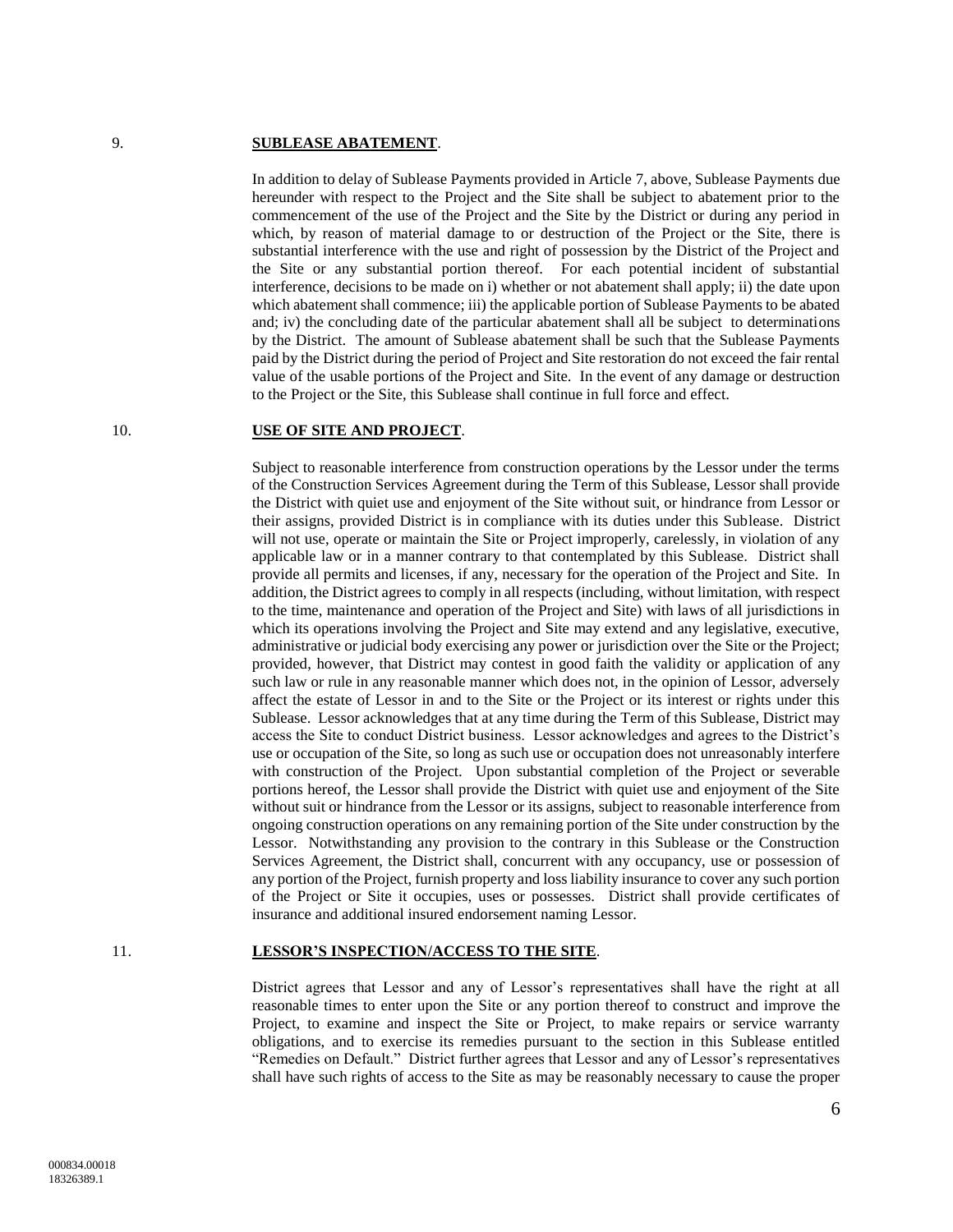maintenance of the Site and the Project in the event of failure by District to perform its obligations hereunder.

#### 12. **PROJECT ACCEPTANCE**.

District shall acknowledge final inspection and completion of the Project by executing and recording a Notice of Completion. The validity of this Sublease will not be affected by any delay in or failure of completion of the Project.

13. **ALTERATIONS AND ATTACHMENTS.** All permanent additions and improvements that are made to the Project shall belong to and become the property of Lessor, subject to the provisions of this Sublease. Separately identifiable attachments added to the Project by the District shall remain the property of the District. At Lessor's request, the District agrees to remove the attachments and restore the Project to substantially as good a condition as when acquired and constructed, normal wear and tear excepted, in the event of failure by the District to perform its obligations hereunder.

# 14. **MAINTENANCE AND UTILITIES**.

Until the date of beneficial occupancy by the District of the entire Project and Substantial Completion of the Project as defined in the CSA, Lessor shall, in its own name, contract for and pay the expenses of all utility services required for the Project. Upon beneficial occupancy of the entire Project and Substantial Completion of the Project, the District shall, in its own name, contract for and pay the expenses of all utility services including, but not limited to, all air conditioning, heating, electrical, gas, refuse collection, water, and sewer units. The District shall be responsible for all utilities and maintenance of only the portion of the Site occupied solely or beneficially by the District during construction of the Project by Lessor. Once the Project is accepted by the District as finally complete, the District shall have responsibility for maintenance and repair of the entire Project and the Site, except for warranty or other obligations of Lessor relating to the improvements as set forth in the Construction Services Agreement.

# 15. **TAXES**.

District shall keep the Project and the Site free and clear of all levies, liens, and encumbrances and shall pay all license fees, registration fees, assessments, charges, and taxes (municipal, state, and federal) if applicable, which may now or hereafter be imposed upon the ownership, leasing, renting, sale, possession, or use of the Project and the Site, excluding, however, all taxes on or measured by Lessor's income.

- <span id="page-7-0"></span>16. **EVENTS OF DEFAULT.** The term "Event of Default," as used in this Sublease means the occurrence of any one or more of the following events:
	- A. The District fails to make any unexcused Sublease Payment (or any other payment) within fifteen (15) days after the due date thereof or the District fails to perform or observe any other covenant, condition or agreement to be performed or observed by it hereunder and such failure to either make the payment or perform the covenant, condition or agreement is not cured within ten (10) days after written notice thereof by Lessor;
	- B. The Lessor discovers that any statement, representation or warranty made by the District in this Sublease, or in any document ever delivered by the District pursuant hereto or in connection herewith is misleading or erroneous in any material respect;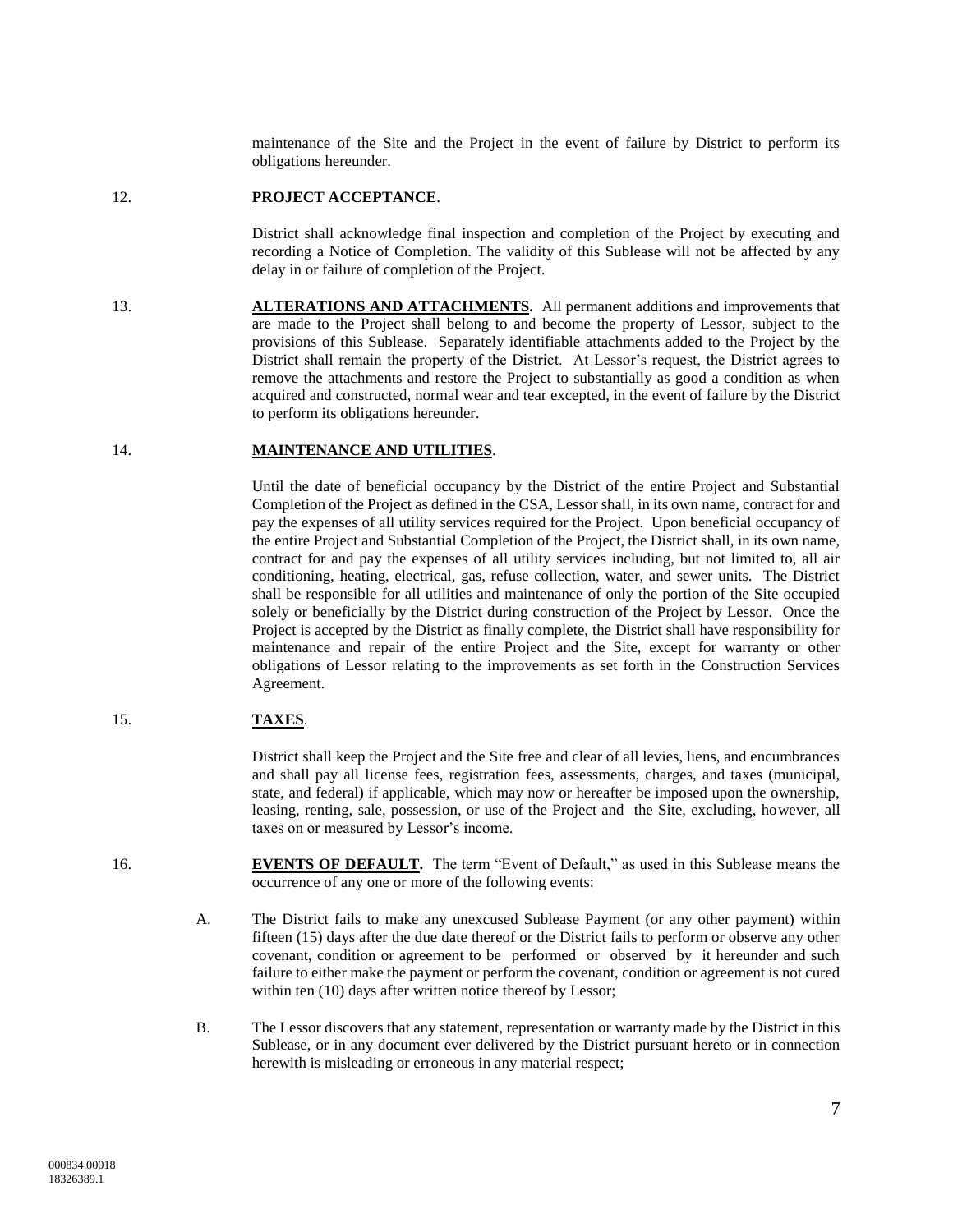- C. The District becomes insolvent, is unable to pay its debts as they become due, makes an assignment for the benefit of creditors, applies or consents to the appointment of a receiver, trustee, conservator or liquidator of the District or of all or a substantial part of its assets, or a petition for relief is filed by the District under federal bankruptcy, insolvency or similar laws.
- <span id="page-8-2"></span><span id="page-8-1"></span><span id="page-8-0"></span>17. **REMEDIES ON DEFAULT.** Upon the happening of any Event of Default, Lessor may exercise remedies set forth below; provided, however, that notwithstanding anything herein to the contrary, there shall be no right under any circumstances to accelerate the Sublease Payments or otherwise declare any Sublease Payments not then in default to be immediately due and payable. The District shall continue to remain liable for the payment of Sublease Payments and damages for breach of this Sublease and the performance of all conditions herein such Sublease Payments and damages shall be payable to Lessor at the time and in the manner set forth in subsections [\(A\)](#page-8-1) and [\(B\)](#page-8-2) of this Article:
	- A. In the event that Lessor does not elect to terminate this Sublease pursuant to subsection [\(B\)](#page-8-2) below, the District agrees to and shall remain liable for the payment of Sublease Payments and the performance of all conditions herein and shall reimburse Lessor for the full amount of the Sublease Payments to the end of the Sublease Term.
	- B. In the event of termination of this Sublease by Lessor at its option and in the manner hereinafter provided on account of default by the District, the District shall pay Lessor Sublease Payments then owing for past Sublease Payments due and not paid, not to exceed the approved costs for all labor, materials and services provided up to the date of Lessor's termination of the Sublease. Neither notice to pay Sublease Payments, nor to deliver up possession of the Project and the Site given pursuant to law, nor any proceeding in unlawful detainer taken by Lessor shall of itself operate to terminate this Sublease. In the event of any litigation between the parties, the parties shall pay for their respective costs incurred, including attorneys' fees.
	- C. No right or remedy herein conferred upon or reserved to Lessor is exclusive of any other right or remedy herein, but each shall be cumulative of every other right or remedy given hereunder or now or hereafter existing at law or in equity or by statute or otherwise, and may be enforced concurrently therewith or from time to time; provided, however, that notwithstanding any provisions to the contrary herein, Lessor shall not under any circumstances have the right to accelerate the Sublease Payments that fall due in future Sublease periods or otherwise declare any Sublease Payments not then in default to be immediately due and payable.

# 18. **NON-WAIVER**.

No covenant or condition to be performed by District or Lessor under this Sublease can be waived except by the written consent of the other party. Forbearance or indulgence by District or Lessor in any regard whatsoever shall not constitute a waiver of the covenant or condition in question. Until complete performance by the District or Lessor of said covenant or condition, the other party shall be entitled to invoke any remedy available to it under this Sublease or by law or in equity despite said forbearance or indulgence.

8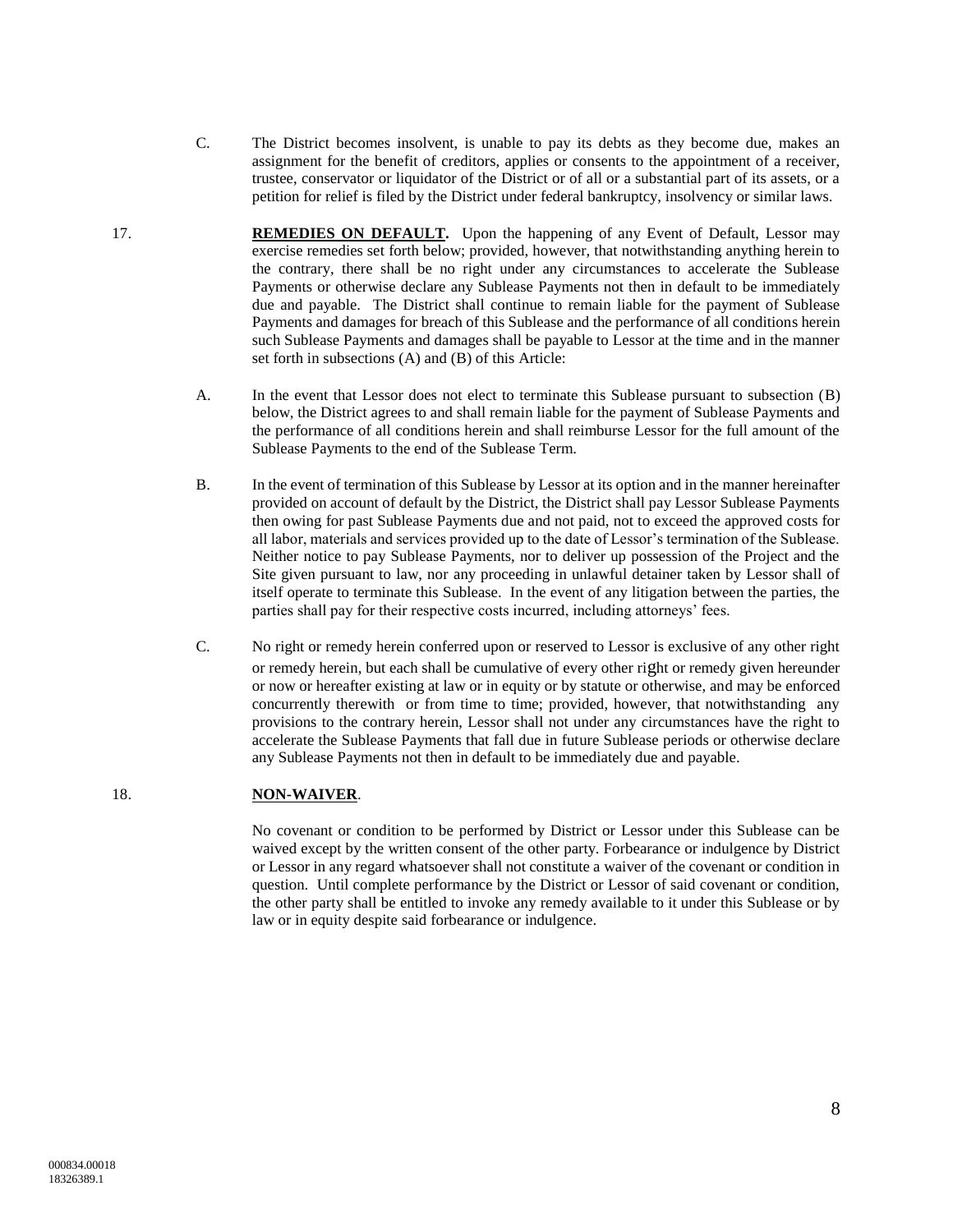#### 19. **ASSIGNMENT**.

Without the prior written consent of the Lessor, which consent shall not be unreasonably withheld, the District shall not (a) assign, transfer, pledge, or hypothecate this Sublease, the Project and the Site, or any part thereof, or any interest therein, or (b) sublet or lend the use of the Project or any part thereof, except as authorized by the provisions of the California Civic Center Act, Education Code section 38130 *et seq*. However, District may lease, license or otherwise allow use or occupation of the Site for third party use so long as such use or occupation does not unreasonably interfere with construction of the Project. Consent to any of the foregoing prohibited acts applies only in the given instance and is not a consent to any subsequent like act by the District or any other person. The Lessor shall not assign its obligations under this Sublease with the exception of their obligation to issue default notices and to convey or re-convey their interest in the Project and Site to the District upon full satisfaction of the District's obligations hereunder; however, the Lessor may assign their right, title and interest in this Sublease, the Sublease Payments and other amounts due hereunder and the Project in whole or in part to one or more assignees or sub-assignees at any time upon written notice to the District. No assignment shall be effective as against the District unless and until the District is so notified in writing. The District shall pay all Sublease Payments due hereunder pursuant to the direction of Lessor or the assignee named in the most recent assignment or notice of assignment. During the Sublease Term, the District shall keep a complete and accurate record of all such assignments. Subject always to the foregoing, this Sublease inures to the benefit of, and is binding upon, the heirs, legatees, personal representatives, successors, and assigns of the parties hereto.

# 20. **OWNERSHIP**.

During the Term of this Sublease, the District shall hold title to the Site and progressively obtain title to the Project from the Lessor, and any and all additions which comprise fixtures, repairs, replacements or modifications thereof, as Sublease Payments are made to Lessor. During the Term of this Sublease, the Lessor shall have a leasehold interest in the Site pursuant to the Site Lease. If the District prepays the Sublease Payments in full pursuant to Article [21](#page-9-0) hereof or otherwise pays all required Sublease Payments, all remaining rights, title and interests of the Lessor, if any, in and to the Project and Site, shall be fully transferred to and vested in the District. Title shall be transferred to and vested in the District hereunder without the necessity for any further instrument of transfer. At the termination of this Sublease, title to the Site, and any improvements constructed thereon shall vest in the District.

## <span id="page-9-1"></span><span id="page-9-0"></span>21. **SUBLEASE PREPAYMENT/ PURCHASE OPTION**.

A. Sublease Prepayments. At any time during the term of this Sublease, the District may in its sole discretion, upon the request of the Lessor or on upon its own initiative, make Sublease Prepayments to the Lessor. No Sublease Prepayments requested by the Lessor may be made by the District in an amount exceeding the aggregate true cost to the Lessor of the work on the Project completed to the date the Lessor submits the request for a Sublease Prepayment less the aggregate amount of: (1) all Sublease Payments previously made by the District to the Lessor; (2) all Sublease Prepayments previously made by the District to the Lessor; (3) all amounts previously retained pursuant to Article  $21(A)(2)$  $21(A)(2)$  $21(A)(2)$ , below, from Sublease Prepayments previously made by the District to the Lessor; and (4) the retention for such Sublease Prepayment. Lessor must submit evidence that the conditions precedent set forth in Article  $21(A)(1)$  $21(A)(1)$  $21(A)(1)$  below, have been met. In the event District elects to make Sublease Prepayments, the Prepayment Price, contemplated in Article [21](#page-9-0)[\(B\)](#page-10-0), below, shall be adjusted accordingly.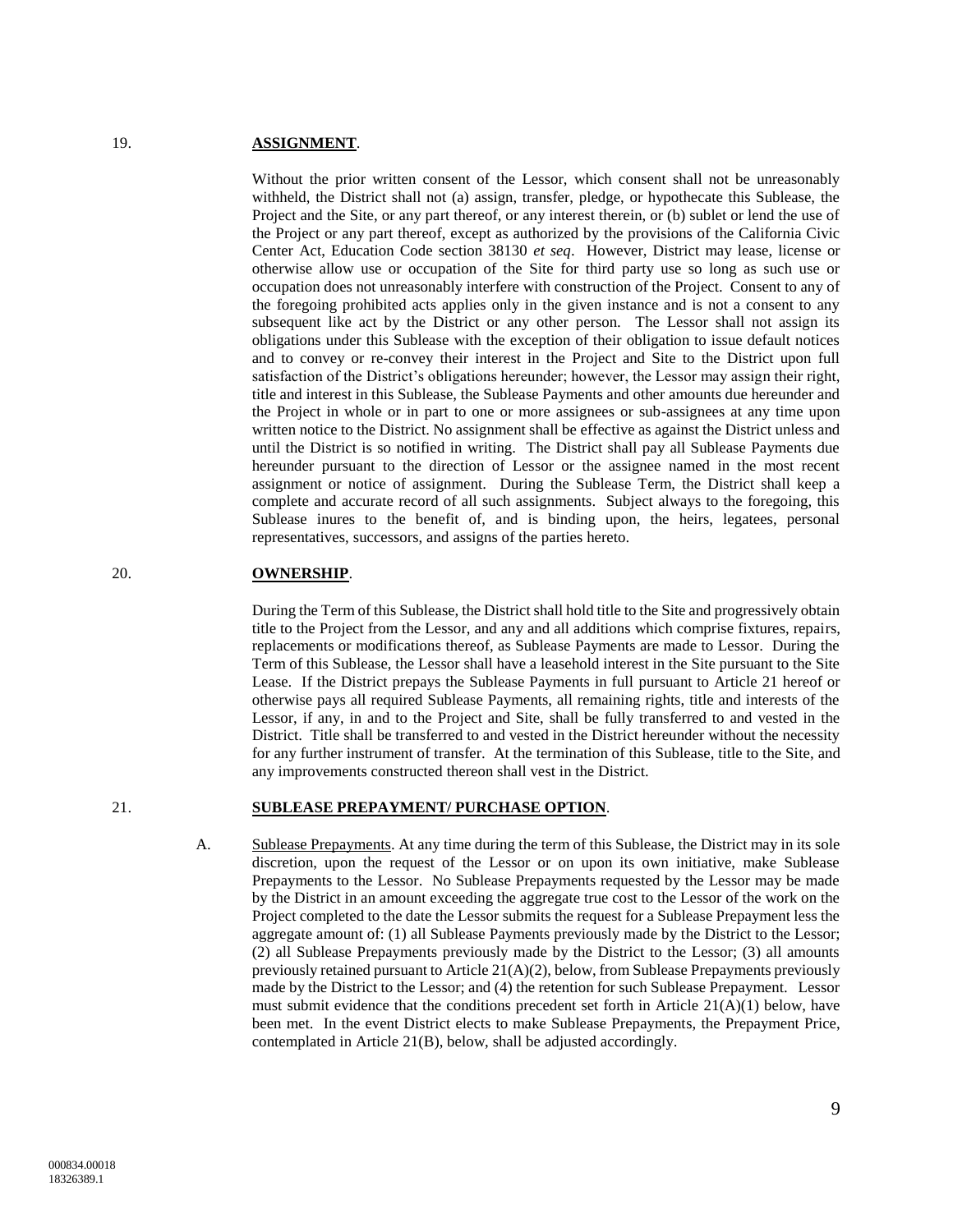- <span id="page-10-2"></span>(1) The following are conditions precedent to any Sublease Prepayments made to the Lessor pursuant to a request of the Lessor and exercised by the District in its sole discretion:
	- a. Satisfactory progress of the work and construction pursuant to the approved schedule and "Contract Time" pursuant to Article 9 of the Construction Services Agreement shall have been made as determined in Article [21](#page-9-0)[\(A\)](#page-9-1)[\(2\),](#page-10-1) below.
	- b. Lessor shall also submit to the District (i) duly executed conditional lien releases and waivers (in the form provided in California Civil Code section 8132) from the Lessor and all subcontractors, consultants and other persons retained by the Lessor in connection with the Project, whereby such persons conditionally waive all lien and stop notice rights against the District, the Project and the Project site with respect to the pending Sublease Prepayment to be made by the District, (ii) duly executed unconditional lien releases and waivers (in the form provided in California Civil Code section 8134) from the Lessor and all subcontractors, consultants and other persons retained by the Lessor in connection with the Project, whereby such persons unconditionally and irrevocably waive all lien and stop notice rights against the District, the Project and the Project site with respect to all previous Sublease Prepayments made by the District, and (iii) any other items that the Lessor may be required to collect and distribute to the District pursuant to the terms and provisions of the CSA. Lessor shall promptly pay all amounts due to each subcontractor, consultant and other person retained by Lessor in connection with the Project no later than ten (10) days after Lessor's receipt of a Sublease Prepayment from the District.
- <span id="page-10-1"></span>(2) The determination of whether satisfactory progress of the Construction pursuant to the approved schedule and "Contract Time" has occurred shall be made by the Project Inspector hired by the District pursuant to Article 10 of the CSA. If the Project Inspector determines that pursuant to the approved schedule and "Contract Time", the work required to be performed, as stated in the Lessor's Sublease Prepayment request has not been completed and approved, the Lessor shall not be eligible to receive the requested Sublease Prepayment.
- <span id="page-10-0"></span>B. Purchase Option. If the District is not in default hereunder, the District shall be granted options to purchase not less than all of the Project in as-is condition. The Prepayment Price at any given time shall be an amount equal to the GMP, as it may be revised from time to time, less the sum of any Sublease Payments and/or Sublease Prepayments made by the District prior to the date on which the District elects to exercise its option under this Article.

## 22. **RELEASE OF LIENS**.

- A. Notwithstanding Article [21](#page-9-0) above, upon Substantial Completion of the Project as defined in the CSA and the recording of a Notice of Completion for the Project, Lessor or its assignee and the District shall release Lessor's leasehold interest in Project and the Site. However, District shall retain any and all claims and or warranties it may have under the CSA.
- B. Lessor shall authorize, execute and deliver to the District all documents reasonably requested by the District to evidence (i) the release of any and all liens created pursuant to the provisions of this Sublease and the Site Lease, and (ii) any other documents required to terminate the Site Lease and this Sublease.

10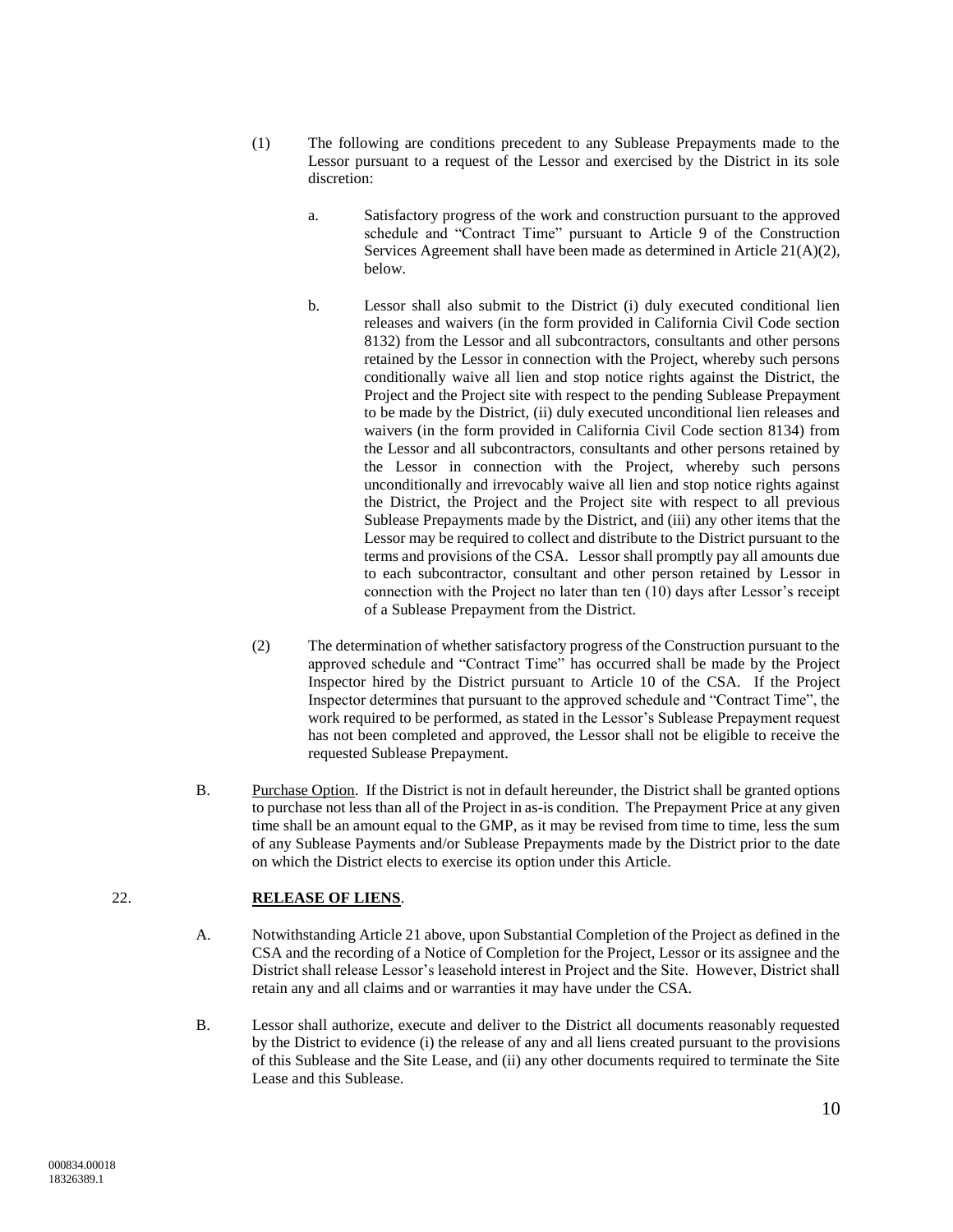#### 23. **TERMINATION OF CONSTRUCTION SERVICES AGREEMENT**.

In the event the Construction Services Agreement is terminated pursuant to the provisions contained therein, this Sublease shall immediately terminate.

### 24. **SEVERABILITY**.

If any provision of this Sublease shall be held invalid or unenforceable by a court of competent jurisdiction, such holdings shall not invalidate or render unenforceable any other provision of this Sublease, unless elimination of such provision materially alters the rights and obligations embodied in this Sublease.

#### 25. **INTEGRATION/MODIFICATION**.

This Sublease constitutes the entire agreement between Lessor and the District as to those matters contained herein, and supersedes and cancels any prior oral or written understanding, promises or representations with respect to those matters covered herein, and it shall not be amended, altered, or changed except by a written agreement signed by the parties hereto.

### 26. **NOTICES**.

Services of all notices under this Sublease shall be sufficient if given personally or mailed to the party involved at its respective address hereinafter set forth or at such address as such party may provide in writing from time to time. Any change in the addresses noted shall not be binding upon the other party unless preceded by no less than thirty (30) days prior written notice. Any such notices shall be deemed to have been received by the addressee if delivered to the person for whom they are intended or if sent by registered mail, return receipt requested, or by email, or fax followed by regular mail, addressed as follows:

| If to Lessor:   | <b>Contractor</b><br><b>Address</b><br>City, State Zip<br>Attn:<br>Email:                                                                                                           |
|-----------------|-------------------------------------------------------------------------------------------------------------------------------------------------------------------------------------|
| If to District: | <b>Anaheim Union High School District</b><br>501 Crescent Way<br>Anaheim, CA 92801<br>Attn: Executive Director of Facilities, Maintenance, Operations<br>Email: $neely_p@$ auhsd.us |
| 27.             | TITLES.                                                                                                                                                                             |
|                 | The titles to the Articles or sections of this Sublease are solely for the convenience of the parties<br>and are not an aid in the interpretation thereof.                          |
| 28.             | TIME.                                                                                                                                                                               |

Time is of the essence in this Sublease and each and all of its provisions.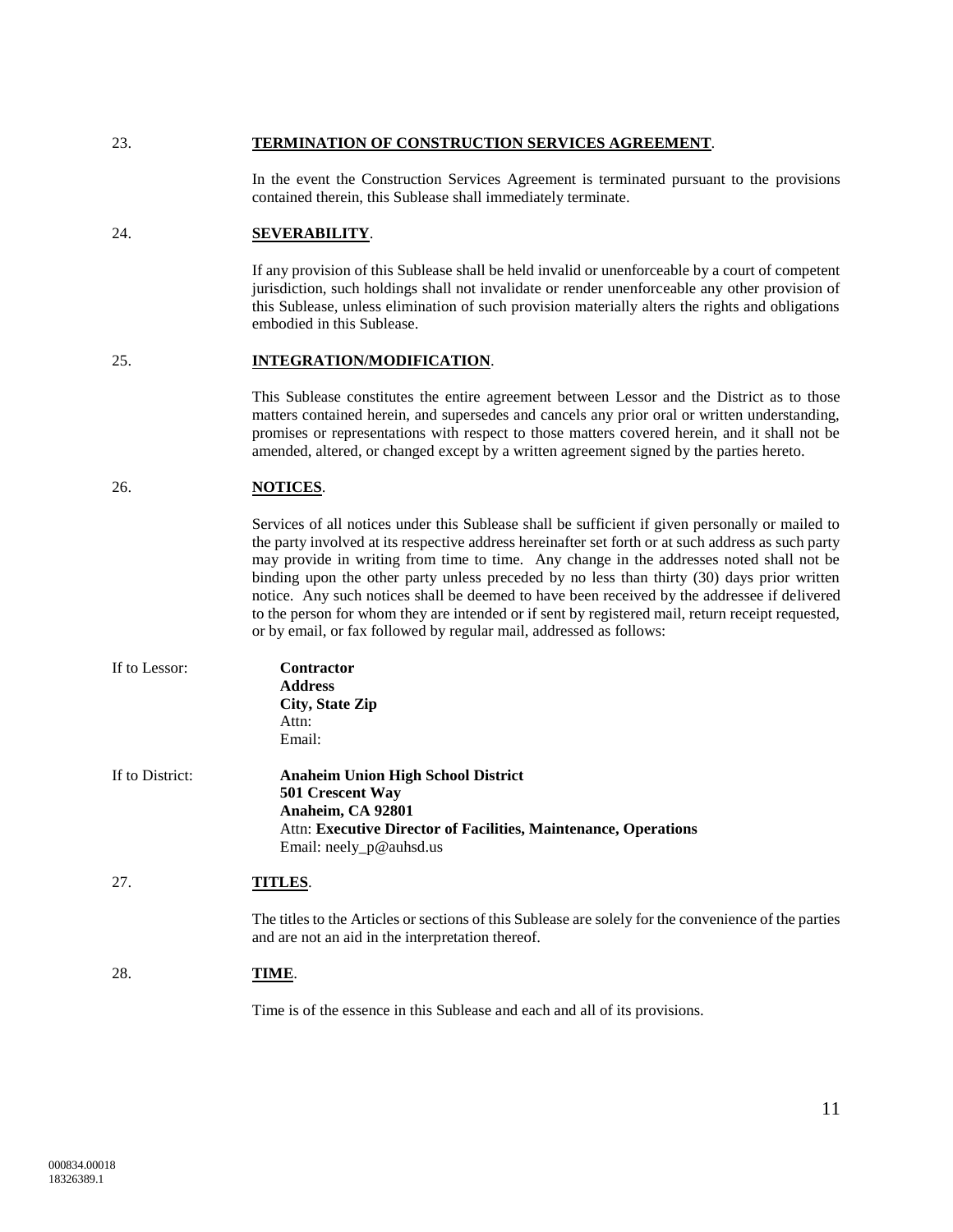#### 29. **LAWS, VENUE AND ATTORNEYS' FEES**.

The terms and provisions of this Sublease shall be construed in accordance with the laws of the State of California. If any action is brought in a court of law to enforce any term of this Sublease, the action shall be brought in a state court situated in the County of Orange, State of California, unless a court finds jurisdiction or venue is only proper in a federal court, or a court outside this county. In the event of any such litigation between the parties, each party shall bear its own attorney's fees.

IN WITNESS WHEREOF, the parties hereto have executed this Sublease by their authorized officers as of the day and year first written above.

**"DISTRICT"**

**"LESSOR"**

**Anaheim Union High School District**

**Contractor**

BY:

BY:

**Nancy Nien** Assistant Superintendent, Business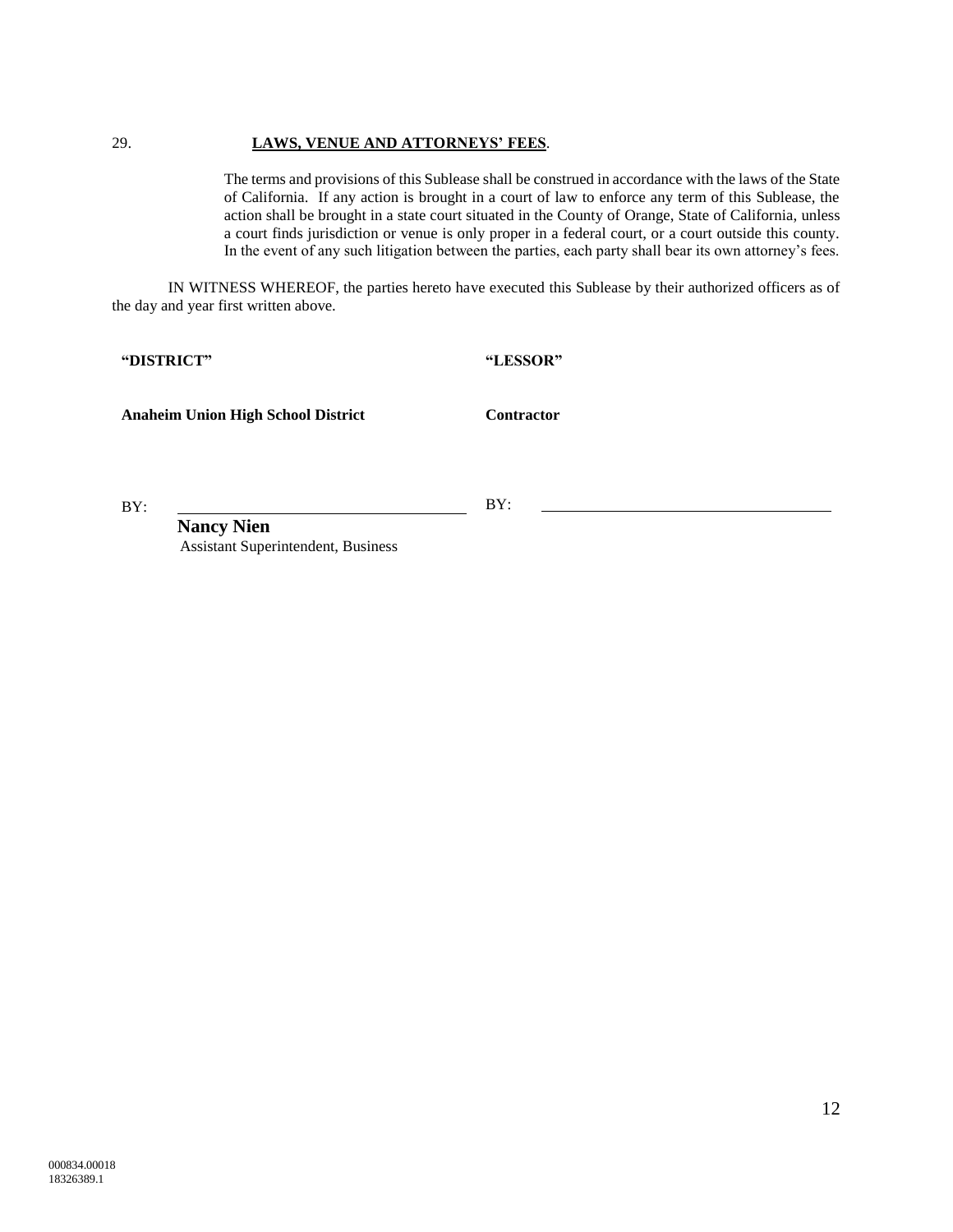# **EXHIBIT A**

# **DESCRIPTION OF PROJECT**

# *ATHLETIC FIELD IMPROVEMENTS – ANAHEIM HS & WESTERN HS, KATELLA HS AND VARIOUS MARQUEES*

Includes (but is not limited to):

- 1. Anaheim HS: Renovation of existing field including grading, drainage with storm chambers, natural turf field with new irrigation system, synthetic track, 5-tier bleachers, scoreboard, goalposts, event pole lighting, electrical and low voltage systems, fencing, new walkways and paving.
- 2. Western HS: Construction of a new practice field with artificial turf, new modular concession/restroom building, band tower, 5-tier bleachers and shade structures, scoreboard, goalposts, event pole lighting, electrical and low voltage systems, marquee, irrigation water cannons, paving, pedestrian walkway with paving, ramps and landscaping.
- 3. Katella HS Pool: Reconstruction of existing pool including diving well infill and overall depth increase, new deck, new storage area, new restroom, modernization of equipment rooms and new equipment, new accessible ramp and fencing.
- 4. Marquee Signs at Various Sites: Five (5) marquee signs, one (1) scoreboard, one (1) monument sign with electronic message board and replacement of two (2) electronic boards on existing monument signs at various sites.